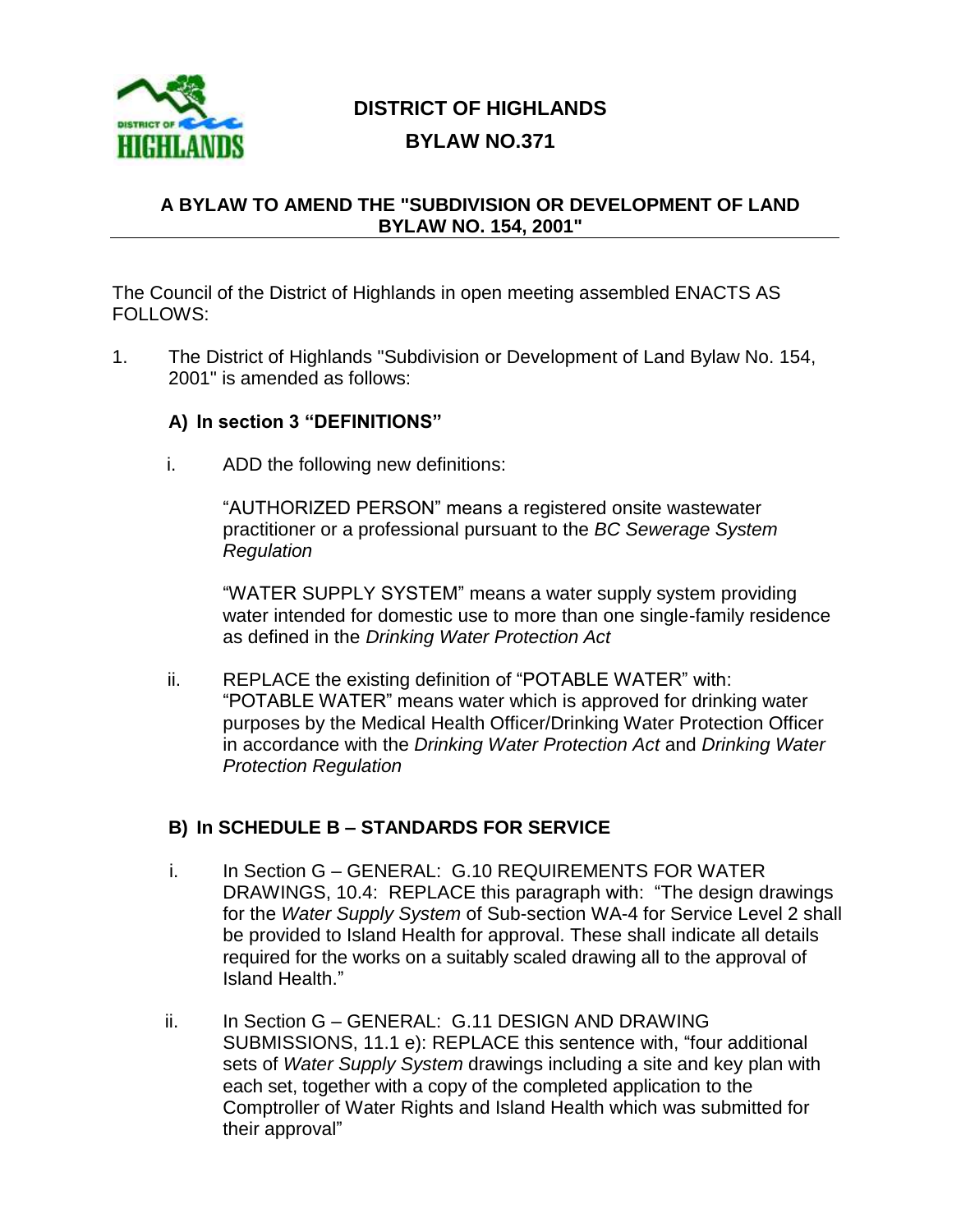- iii. In Section G GENERAL: G.11 DESIGN AND DRAWING SUBMISSIONS, 11.1 f): REPLACE the words, "the CHR," with "Island Health"
- iv. In Section G GENERAL: G.12 AS-BUILT DRAWING SUBMISSION, 12.6 c) Water: ADD a new item: "i) Island Health construction permits and approvals" and renumber subsequent items accordingly
- v. In Section G GENERAL: G.12 AS-BUILT DRAWING SUBMISSION, 12.6 e) Sewage Treatment and Disposal Systems, i): REPLACE the word, "CRD" with "Island"
- vi. In Section S STANDARDS FOR SANITARY SEWAGE SYSTEMS, S.1 GENERAL, 1.4: REPLACE with the following: "For all fee simple subdivisions the Approving Officer refers the application to Island Health for an assessment of the suitability of the property for onsite sewerage treatment using Island Health Subdivision Standards. For all bare land strata subdivisions with common sewage systems the Approving Officer and either the Ministry of Environment or Island Health, whichever jurisdiction has the authority, must approve the design, construction and operational agreements of the sewage disposal system prior to subdivision approval."
- vii. In Section S STANDARDS FOR SANITARY SEWAGE SYSTEMS, S.2 ON-SITE SANITARY SEWERAGE SYSTEMS: REPLACE the beginning of 2.1 with the following: "Single lot on-site sewage disposal areas for fee simple lots shall be assessed by an Island Health Environmental Health Officer (EHO) based on Island Health Subdivision Standards except that:…"
- viii. In Section S STANDARDS FOR SANITARY SEWAGE SYSTEMS, S.2 ON-SITE SANITARY SEWERAGE SYSTEMS, 2.1: REMOVE items a) and b) and renumber subsequent items accordingly.
- ix. In Section S STANDARDS FOR SANITARY SEWAGE SYSTEMS, S.2 ON-SITE SANITARY SEWERAGE SYSTEMS, REPLACE the beginning of 2.2 with: "Multiple lots on-site sewage disposal systems shall be designed by, the construction supervised by, and as-built drawings and certification provided by an *Authorized Person* retained by the owner. This design shall be based on either the Island Health Subdivision Standards and in accordance with the Sewerage System Regulation or the Ministry of Environment, whichever authority has the jurisdiction, except that:…"
- x. In Section S STANDARDS FOR SANITARY SEWAGE SYSTEMS, S.2 ON-SITE SANITARY SEWERAGE SYSTEMS, 2.2: REMOVE item b) and renumber subsequent items.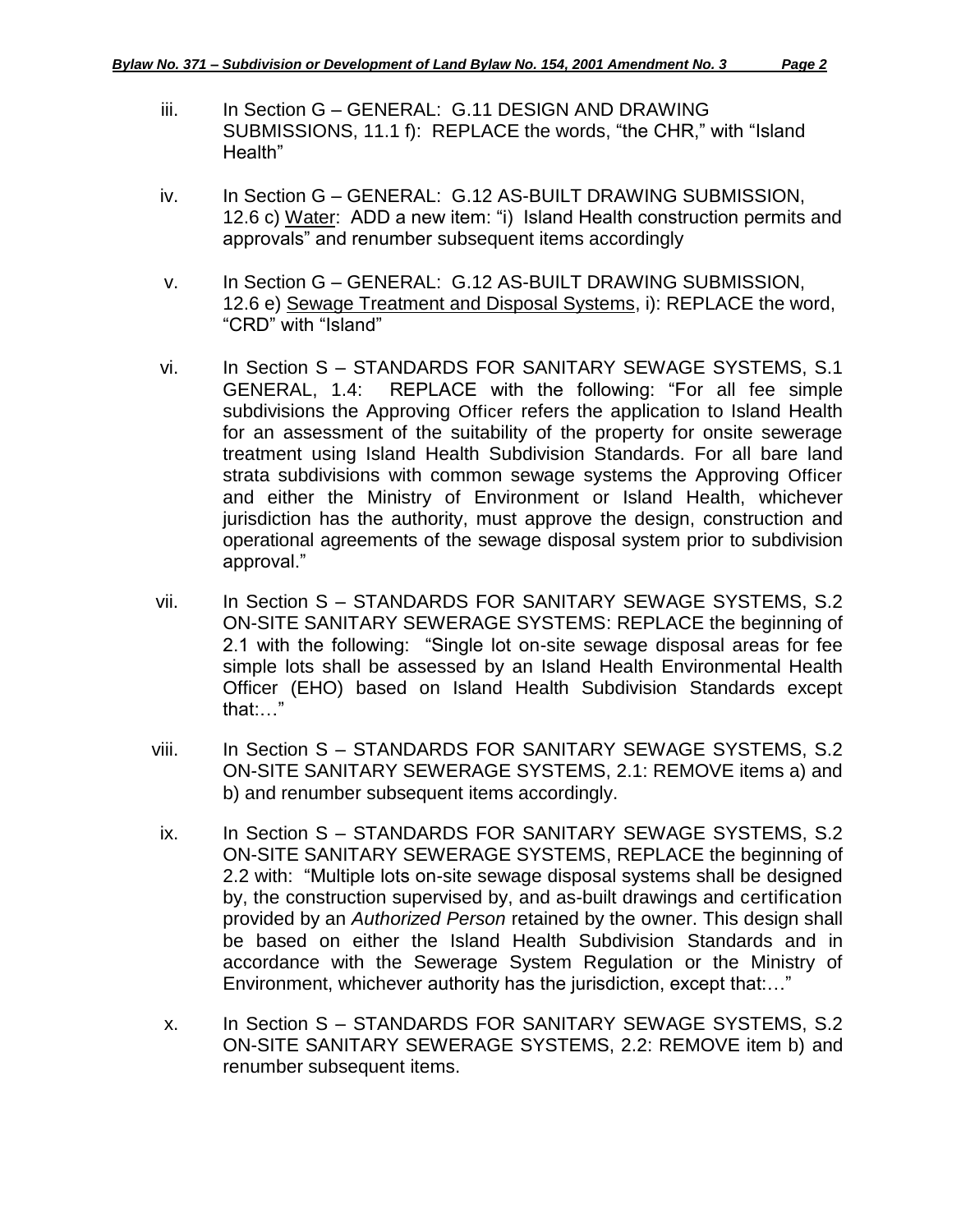*Bylaw No. 371 – Subdivision or Development of Land Bylaw No. 154, 2001 Amendment No. 3 Page 3*

- 
- xi. In Section S STANDARDS FOR SANITARY SEWAGE SYSTEMS, S.2 ON-SITE SANITARY SEWERAGE SYSTEMS, 2.3: REPLACE with the following: "On-site sewage disposal systems serving multiple lots shall be owned and maintained by the developer until such a time that a strata corporation is formed on common property or on a separate lot within the strata plan where the strata lots are located."
- xii. In Section S STANDARDS FOR SANITARY SEWAGE SYSTEMS, S.2 ON-SITE SANITARY SEWERAGE SYSTEMS, 2.4: REPLACE with the following: "On-site sewage disposal systems serving multiple lots shall be served by a sewage collection system which is owned and operated by the developer until such time that a strata corporation is formed of the strata lots being serviced. The sewage collection system shall be designed and built according to Sub-section S.3 and S.4."
- xiii. In SECTION WA STANDARDS FOR WATER SERVICE AND FIRE PROTECTION, WA.1 GENERAL, 1.1: ADD at the end of the paragraph: "…and obtained the required permits and approvals from Island Health."
- xiv. In SECTION WA STANDARDS FOR WATER SERVICE AND FIRE PROTECTION, WA.1 GENERAL, 1.2: REPLACE with, "A *Water Supply System* serving more than one single-family residence will be required to obtain the required permits and approvals from Island Health."
- xv. In SECTION WA STANDARDS FOR WATER SERVICE AND FIRE PROTECTION, WA.4 COMMUNITY WATER SYSTEMS IN SERVICE LEVEL 2: REPLACE title with, "WA.4 WATER SUPPLY SYSTEMS IN SERVICE LEVEL 2."
- xvi. In SECTION WA STANDARDS FOR WATER SERVICE AND FIRE PROTECTION, WA.4 WATER SUPPLY SYSTEMS IN SERVICE LEVEL 2, in paragraph 4.1, REPLACE, "private community water system," with, "*Water Supply System*."
- xvii. In SECTION WA STANDARDS FOR WATER SERVICE AND FIRE PROTECTION, WA.4 WATER SUPPLY SYSTEMS IN SERVICE LEVEL 2, immediately after 4.1: ADD a new paragraph 4.2: "A *Water Supply System* serving water to more than one single-family residence will be required to obtain the necessary permits and approvals from Island Health," and renumber subsequent paragraphs accordingly.
- xviii. In SECTION WA STANDARDS FOR WATER SERVICE AND FIRE PROTECTION, WA.4 WATER SUPPLY SYSTEMS IN SERVICE LEVEL 2," in paragraph 4.3, REPLACE, "community water system," with "*Water Supply System."*
- xix. In SECTION WA STANDARDS FOR WATER SERVICE AND FIRE PROTECTION, WA.4 WATER SUPPLY SYSTEMS IN SERVICE LEVEL 2," in paragraph 4.4, REPLACE, "water system," with "*Water Supply System."*